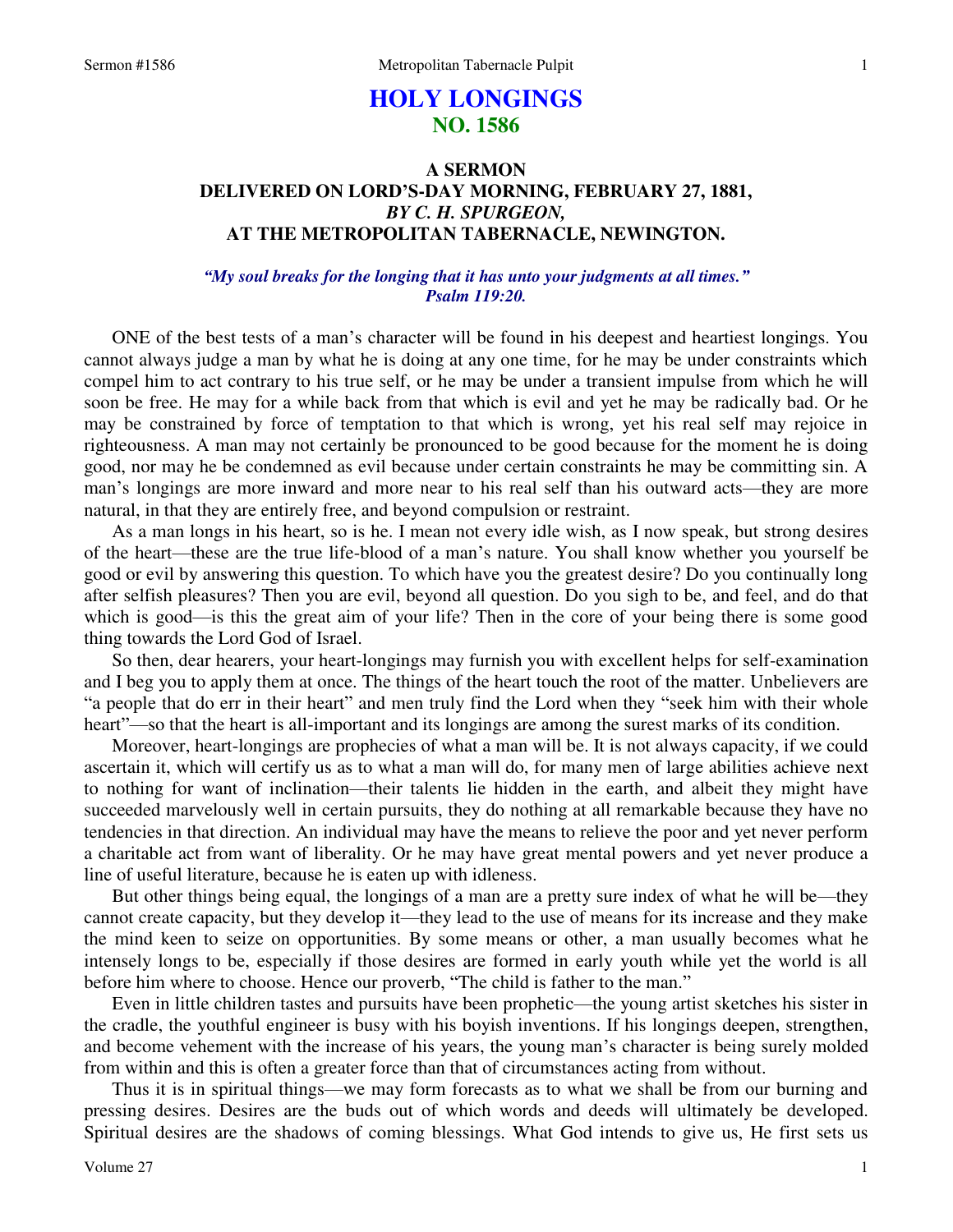longing for. Hence the wonderful efficacy of prayer, because prayer is the embodiment of a longing inspired of God because He intends to bestow the blessing. What are your longings, then, my hearer? Do you long to be holy? The Lord will make you holy. Do you long to conquer sin? You shall overcome it by faith in Jesus.. Are you pining after fellowship with Christ? He will come and make His abode with you. Does your soul thirst, yea, even pant after God as the hart for the water brooks? Then you shall be filled with all His fullness, for all these longings are prophetic of that which is to be, even as the snowdrop and crocus and anemone foretell the approach of Spring.

 I say not that it is so with all human wishes, for "the sluggard desires and has nothing" and many a man has such evil cravings within his heart that it were contrary to the purity of God for Him to grant them. But where there are intense, heart-breaking yearnings of a holy order, depend upon it, they are tokens of good things to come.

 Where the grace of God reigns in the soul, it makes a man become a stranger among his fellows and it breeds in him peculiar affections and novel desires. The verse which precedes my text runs thus, "I am a stranger in the earth"—he was a king surrounded by courtiers and friends, and yet he was not at home, but like one banished from his native land. And being thus a stranger in the earth, he had a remarkable desire which worldlings could not understand, and that singular craving he here expresses, "My soul breaks for the longing that it has unto your judgments at all times."

 Worldly men care nothing for the judgments of God. No, they care nothing for God Himself. But when a man becomes new born, a citizen of heaven, there grows up within his spirit a spiritual appetite of which he had felt nothing before, and he longs after God and His holy Word. See to it, men and brethren, whether your souls cry out for God, for the living God, for again I say, by your longings you may test yourselves—by your heart's desires you may forecast your future—and by your hungerings and thirstings you may judge whether you are men of this world or citizens of the world to come. With such aids to self-judgment, no man ought to remain in doubt as to his spiritual condition and eternal prospects.

 In order that we may be helped to the right use of this text, we shall handle it thus—first, we shall notice *the saint's absorbing object*, "Your judgments." Secondly, we shall reflect upon *the saint's ardent longing*, "my soul breaks for the longing that it has." And thirdly, we shall mention *the saint's cheering reflections,* which he may readily draw from the fact that he does experience such inward heart-break. Of these we will speak as the divine Spirit shall enable us, for without Him we know nothing.

**I.** First, then, let us think OF THE SAINTS' ABSORBING OBJECT.

 They long after God's judgments. The word "judgments" is here used as synonymous with the "word of God." It does not mean those judgments of God with which He smites sinners and executes the sentence of His law, but it refers to the revealed will or declared judgments of God. All through this long psalm the writer is speaking of the Word of God, the law of God, the testimonies, the precepts, the statutes of God—and here the word "judgments" is used in the same sense. Perhaps I shall give you the meaning pretty readily if I remind you that the commandments and doctrines of the Word are God's judgments about moral and spiritual things—His decisions as to what is right and what is wrong—and His solutions of the great problems of the universe.

 God's revealed plan of salvation is God's decision upon man's destiny—God's judgment of condemnation against human sin—and yet His judgment of justification on behalf of believing sinners, whom He regards as righteous through faith in Jesus Christ. The Bible may be rightly regarded as the book of divine judgments, the recorded sentences of the High Court of heaven, the infallible decision of perfect holiness upon questions which concern our souls.

> *"This is the Judge that ends the strife Where wit and reason fail. Our guide through devious paths of life,*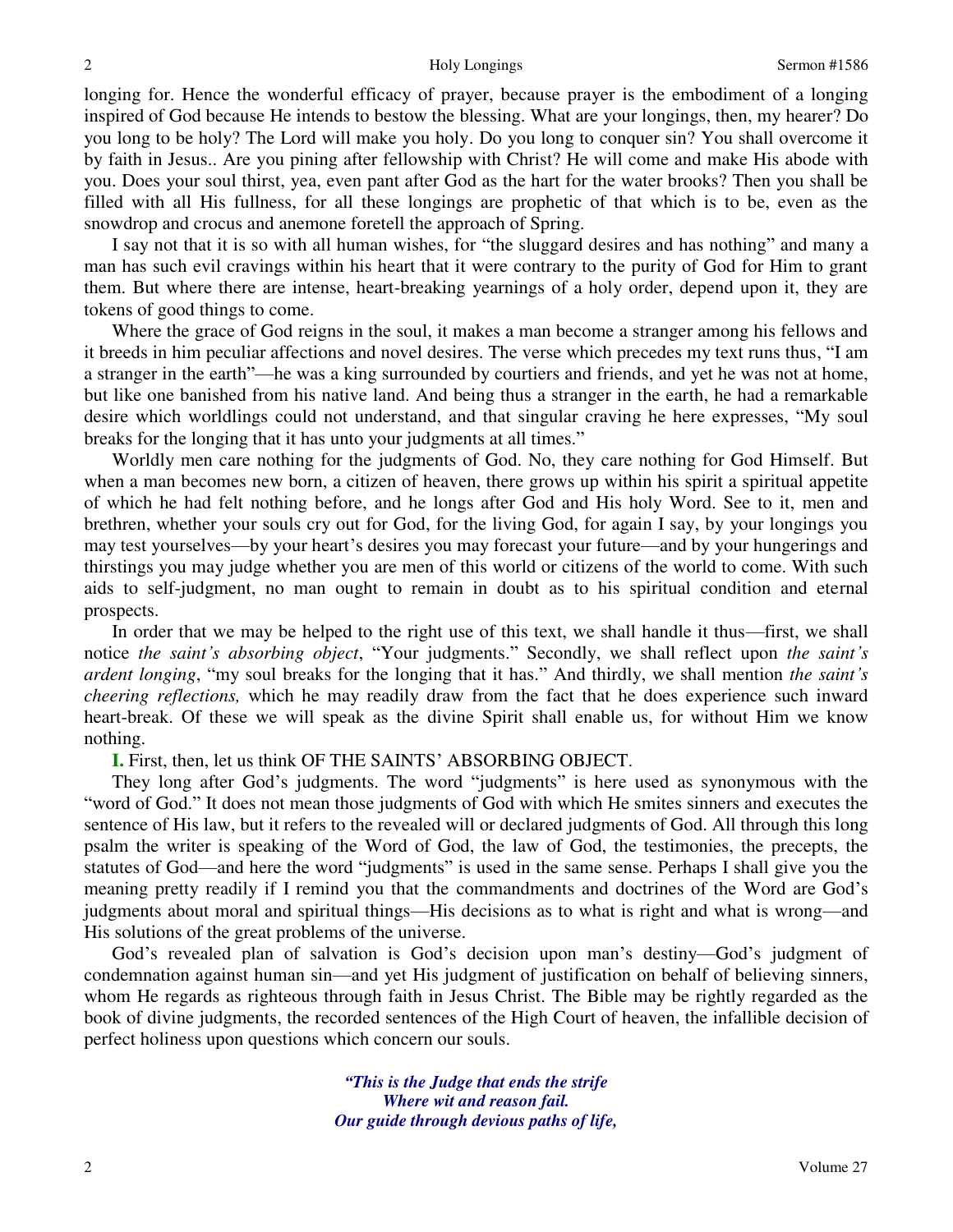### *Our shield when doubts assail."*

 You may come to the Scriptures as men came to the throne of Solomon, where hard cases were at once met. Yet a greater than Solomon is here. Search God's Word and you will have before your eyes the ultimate judgment of unerring truth, the last decree from the supreme authority, from which there is no appeal. The Bible contains the verdicts of the Judge of all the earth, the judgments of God, who cannot lie and cannot err.

 Thus God's Word is rightly called His "judgments." It is a book not to be judged by us, but to be our judge—not a word of it may be altered or questioned—but to it we may constantly refer as to a court of appeal whose sentence is decisive.

 David in our text tells us how he desired the Lord's judgments, or His Word, by which we understand, first, that *he greatly reverenced the Word*. He was not among those who regard the Bible as only a very important portion of human literature, but as being no more inspired than the works of Shakespeare or Bacon. Little as David had of the Scriptures, he had a solemn reverence for what he had and stood in awe of it. I have no objection to honest criticism of the keenest kind, but I am shocked at certain divines who cut and carve the blessed Word as if it were some vile carcass given over to their butchery.

When learned men handle the words of this book, let them not forget whose book it is, and whose words they are that they are examining. There is a near approach to blasphemy against God Himself in irreverence to His Word. There is no book like this for authority and majesty—it is hedged about with solemn sanctions so that it has both a wall of fire round about it and a glory in its midst to make it distinct from all other writings. All other books might be heaped together in one pile and burned—as the Muslims burned the Alexandrian Library—with less loss to the world than would be occasioned by the total obliteration of a single page of the sacred volume. All other books are at the best but as gold leaf, whereof it takes acres to make an ounce of the precious metal. But this book is solid gold. It contains ingots, masses, mines, yea, whole worlds of priceless treasure, nor could its contents be exchanged for pearls, rubies, or the "terrible crystal" itself.

 Even in the mental wealth of the wisest men there are no jewels like the truths of revelation. Oh, sirs, the thoughts of men are vanity, the conceptions of men are low and groveling at their best—and He who has given us this book has said, "My thoughts are not your thoughts; for as the heavens are higher than the earth, so are my thoughts higher than your thoughts." Let it be to you and to me a settled matter that the Word of the Lord shall be honored in our minds and enshrined in our hearts. Let others speak as they may, "our soul breaks for the longing that it has unto the Lord's judgments." We could sooner part with all that is sublime and beautiful, cheering or profitable in human literature than lose a single syllable from the mouth of God.

 But more—inasmuch as the Psalmist greatly reverenced God's Word, *he intensely desired to know its contents*. He had not much of it, probably only the five books of Moses, but the Pentateuch was enough to fill his whole soul with delight. Never depreciate, I pray you, the Old Testament. Remember that the great things that are said in the Psalms about the Word of God were not spoken concerning the New Testament, which was not then written—although they may most fitly be applied by us to the entire series of inspired books, yet they were originally spoken only concerning the first five of them, so that the first part of the Bible, according to the Holy Spirit's own testimony, is to be valued beyond all price.

 Indeed, the substance of the New Testament is in the books of Genesis, Exodus, Leviticus, Numbers, and Deuteronomy—there shut up like Noah in the ark or hidden like Moses in his mother's house. The lovely form of queenly truth is there, only her veil conceals her countenance. The clearer shining of the New Testament is not a different light, nor perhaps is it, in itself, brighter, but it shines through a thinner medium and therefore more fully enlightens us. If I might venture to compare one part of God's Word with another, I have even thought that the first books are the deepest, and that if we had but skill to find it out, we should discover within them a more condensed mass of revelation than even in the New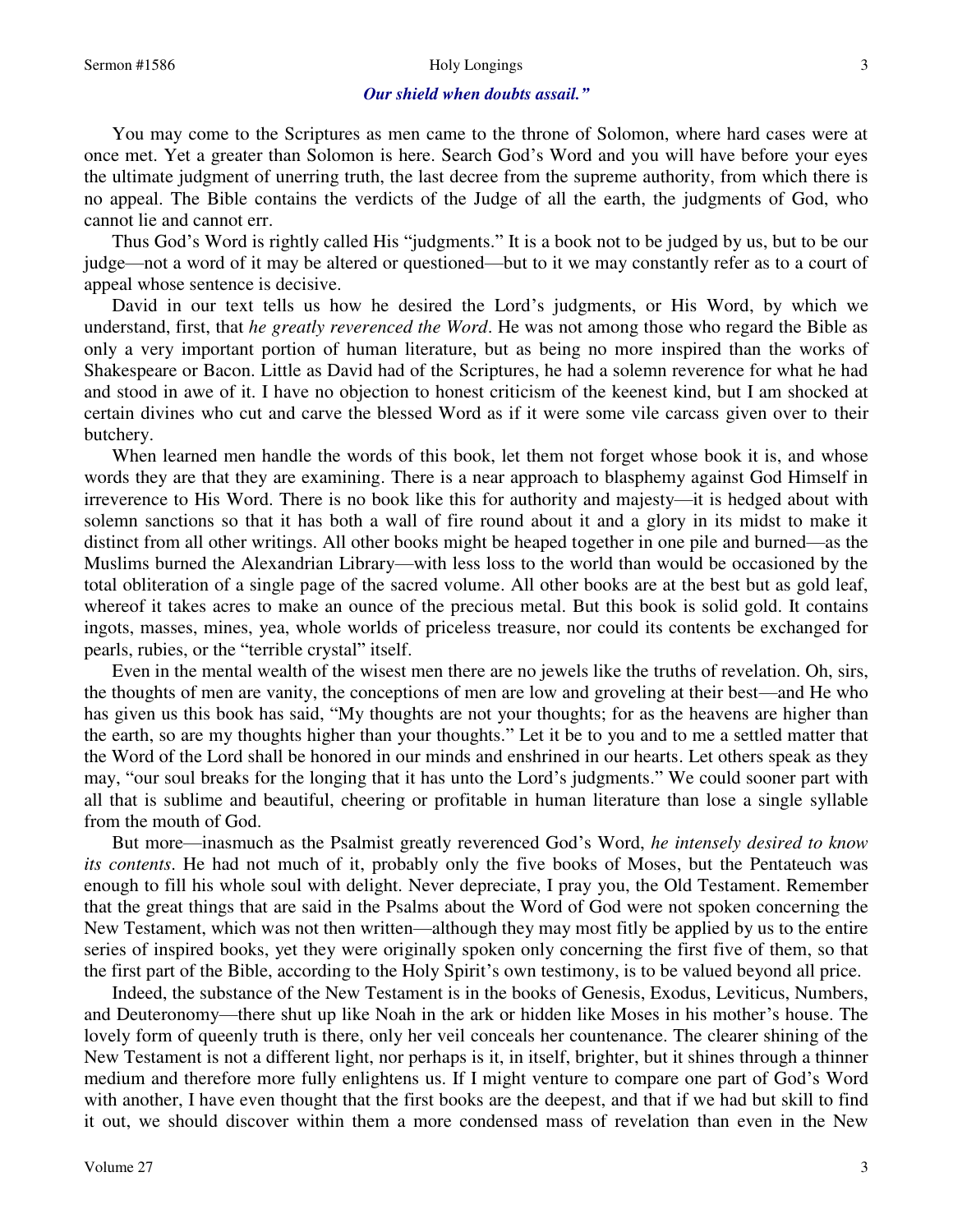Testament. I will not defend the opinion, but usually the lower strata, though most hidden, are the most dense, and certainly that which is most easy to be understood is not therefore of necessity the fullest of meaning, but the reverse.

 The various books of Scripture do not increase in real value, they only advance in their adaptation to us. The light is the same, but the lantern is clearer and we see more. The treasure of the Gospel is contained in the mines of the books of Moses, and I do not wonder therefore that David, instinctively knowing it to be there, but not being able to reach it, felt a great longing after it. He was not so well able to get at the truth as we are, since he had not the life of Christ to explain the types, nor apostolic explanations to open up the symbols of the law. Therefore he sighed inwardly and felt a killing heartbreak of desire to reach that which he knew was laid up in store for him. He saw the casket, but could not find the key.

 If he had not been sure that the treasure was there, he would not have cried, "Open you my eyes, that I may behold wondrous things out of your law." But he was like a voyager on the verge of a discovery, who nevertheless cannot quite reach it. He was like Columbus out at sea with the fruits of an unknown continent floating beneath his keel, but the wind did not favor his reaching the shore. He was like a miner whose pick has struck upon a lump of metal and he is sure that gold is there, but he cannot get it away from the quartz in which it is embedded. The more certain he is that it is there, and the harder it is to reach, the more insatiable does his desire become to possess himself of the treasure. Hence I see the reasonableness of the Psalmist's vehement passion and I marvel not that he cried, "My soul breaks for the longing that it has unto your judgments at all times."

 But I am sure that David did not merely want to know as a matter of intellectual pleasure, but *he wished to feed upon God's Word* and what a very different thing that is, that feeding upon the Word, from the bare knowledge of it. You can teach a child many chapters out of the Bible and yet it may not have fed on a word of it. I have known persons to be so foolish as to set it as a task to a child to learn a portion of Scripture. I call this foolish and surely it is also wicked to make the Word of God into a punishment—as well turn the temple into a prison. Undoubtedly many know the history, the doctrine, and the letter of God's Word as well as others know their Homer or their Virgil, and so far, so good. But oh, to feed upon the Word of God is quite another thing.

 An oven full of bread is well enough, but for nourishment, a loaf on the table is better and a morsel in the mouth is better still. And if the mouthfuls are well-digested and taken up into the system, they are then best of all. In like manner, truth in a sermon is to be valued, truth attentively heard comes nearer to practical benefit, truth *believed* is better still, and truth absorbed into the spiritual system is best of all. Alas, I fear we are not so absorbent as we ought to be. I like to see men who can be spiritual sponges to God's truth—suck it right up and take it into themselves. It would be well, however, that they should not be so far like sponges as to part with the truth when the hands of the world attempt to wring it out of them.

 I say we are not receptive enough, brethren, and that because our hearts are not in tune with God. Do we not feel at times that certain doctrines of the Word are hardly to our mind? We do not quite agree with the divine judgments on this or that—we dare not question their rightness, but we rather wish they were different. Friends, this must not be so any longer. All that kind of feeling must be gone. We must agree with God in all that He has spoken and let our belief run side by side with the teaching of the Lord. It is high time that we were altogether agreed with God. "Do you not know that the saints shall judge the world?" "Know you not that we shall judge angels?" We shall sit at the last great day as assessors with Christ in the great assize to judge the fallen spirits. Does it not become us to be of the same mind with our Lord? Should we not delight in His judgments even now that we may the more heartily say "Amen" to His verdict from the great white throne?

 Our judgment must be daily more and more conformed to the judgments of God, which are laid down in Scripture and there must, at any rate, be in our spirit a longing after holiness until we delight in the law of the Lord and meditate therein both day and night. We shall grow to the likeness of that which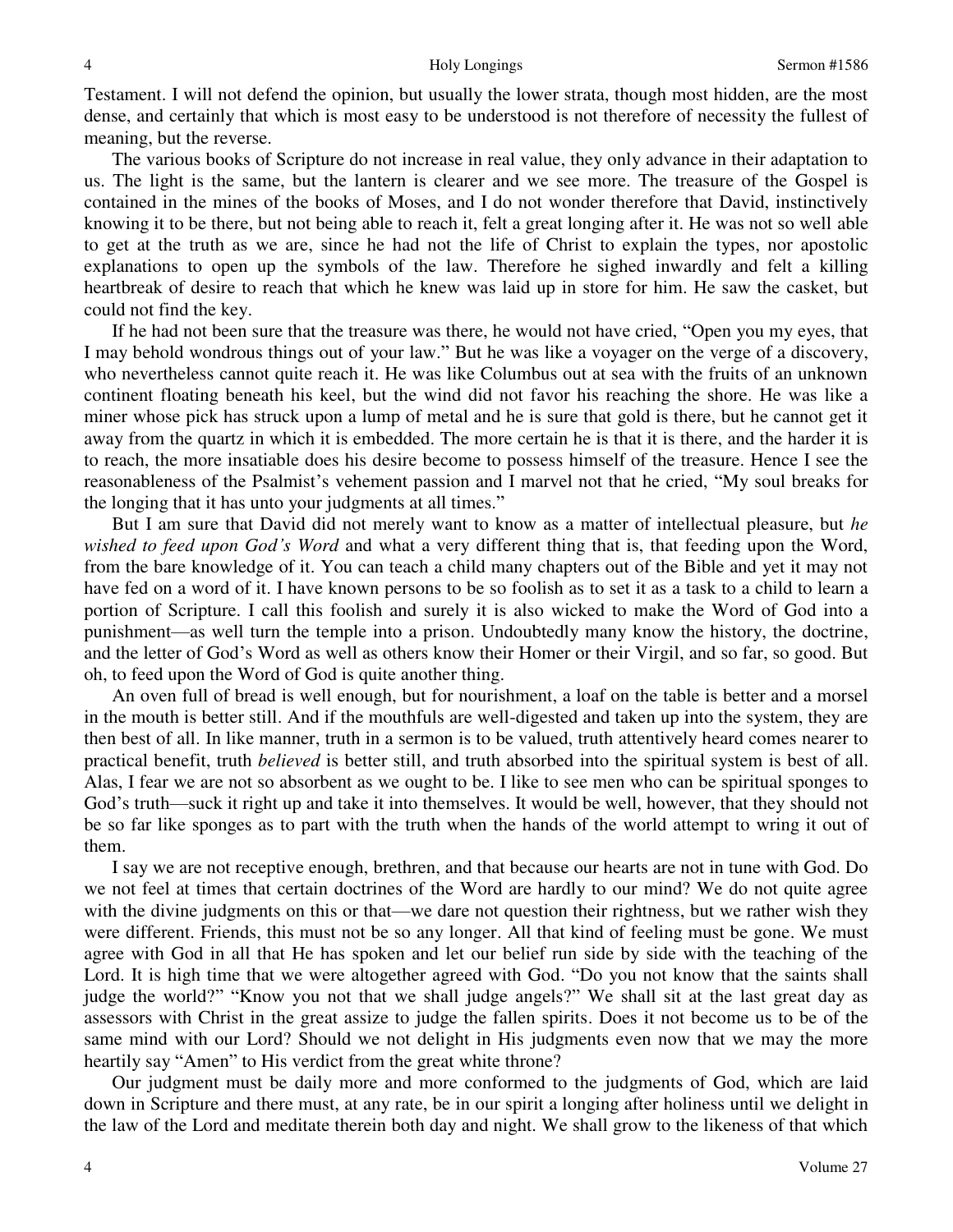we feed upon—heavenly food will make us heavenly-minded. The Word received into the heart changes us into its own nature and by rejoicing in the decisions of the Lord, we learn to judge after His judgment and to delight ourselves in that which pleases Him. This sense, I think, comes nearer to the explanation of David's intense longing.

 Doubtless, David *longed to obey God's Word*—he wished in everything to do the will of God without fault either of omission or of commission. He prays in another place, "Teach me your law perfectly." Do you, my hearer, long after perfection in that same fashion? For all that truly know God must have a mighty yearning to run in the way of the Lord's commandments. He does not live before God who does not crave to live like God. There is no regeneration where there are no aspirations after holiness. The actual practice of obedience is necessary as a proof of the possession of true grace, for the rule is invariable, "By their fruits you shall know them." No man knows the Word of God till he obeys it, "If any man will do his will, he shall know of the doctrine."

 The Psalmist also *longed to feel the power of God's judgments in his own heart.* You know something about this, my friend, if the Spirit of God has had dealings with you. Have you not felt the Lord judging you in the chamber of your conscience? The Spirit comes by the Word and sets our iniquities before us, our secret sins in the light of His countenance. You had forgotten the wrong, or at least, you hardly remembered it as a sin—but suddenly you saw it all. As I have looked upon a landscape under a cloudy sky, a gleam of sunlight has suddenly fallen upon one portion of it and made it stand out brilliantly from the midst of the surrounding gloom—so has the Holy Spirit poured a clear light upon some one act or set of acts of my life, and I have seen it as I never saw it before.

 That inner light has judged us and led us to seek fresh cleansing—the judgments of God have come into our souls and led us anew to cry for mercy. I have found it so, have not you? The sins of our youth and our former transgressions have been judged of the Lord within us. I do not think that David fully recognized all the sins of his youth till he had become an old man and alas, many who have sinned in ways in which he never erred have failed to know the evil of their transgressions till in their bones and in their flesh they have felt its terrible effects years afterwards.

 The Lord will judge His people and make sin bitter to them. Ought we to wish for this? I say, *Yes*. Every true man should feel a longing in his soul to have every sin within him exposed, condemned, and executed. He should wish to hide nothing, but to be revealed unto himself and humbled by the sight.

 There are two judgments, one of which we must undergo—either judgment in the forum of the conscience or else judgment before the great white throne at last. You must either condemn yourself or be condemned. A court of arraigns must be held in your heart and you must be tried, and cast, and condemned in your own soul, or else you will not fully know the judgments of the Lord, or truly seek pardon at His hands. God justifies the men who condemn themselves and none but these shall ever obtain the righteousness which is of God by faith.

 Hence we may long for stripping judgments that we may obtain the robe of righteousness. We may cry to be emptied that grace may fill us. David desires that God's Word would come right into him, and hold its court and judge and try him—and he came to feel this process to be so necessary and so salutary that his soul broke with the longing which he had to be dealt with by God after this fashion.

 This is wisdom and prudence when a man so desires sanctification that he is straitened till painful processes are being carried on by which his purity is to be produced. It is a wise child that will, for the sake of health, even long to take the appointed medicine. God's children are not far from being well when they have reached such a point of sacred judgment.

 This is the wish of all true believers—*to be perfectly conformed to the judgments of God*. Some of us can honestly say that we would not have a second wish for ourselves if our heavenly Father would grant us this one—that we might be perfect even as He is. We would leave all other matters with Him as to wealth or poverty, health or sickness, honor or shame, life or death, if He would but give us complete conformity to His will. This is the object of the craving, yearning, and sighing of our souls. We hunger to be holy.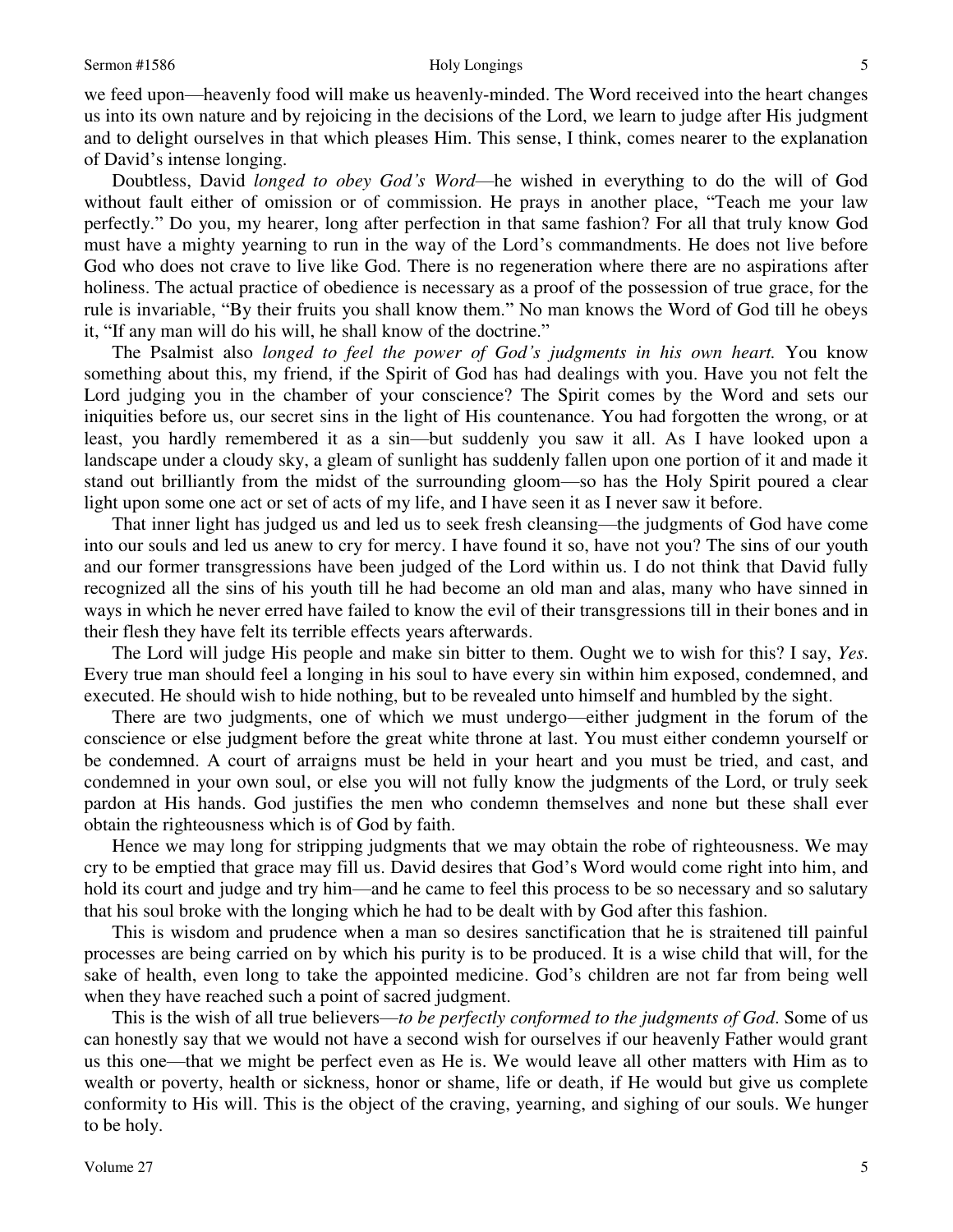Here I must correct myself as to our one desire, for surely, if the Lord would make us holy we should then desire that all other men would be the same. Oh that the world were converted to God! Oh that the truth of God would go forth like the brightness of the morning! Would God that every error and superstition might be chased away like bats and owls before the rising of the sun! O God, Your servants long for this. We ask for nothing except these two things—first reign, O Lord, in the triple kingdom of our nature—and then reign over all nature. Let the whole earth be filled with Your glory and our prayers are ended.

I hope that in this sense our soul breaks for the longing which it has towards God's judgments.

**II.** And now, secondly, let us think of THE SAINT'S ARDENT LONGINGS.

 First, let me say of these longings that *they constitute a living experience*, for dead things have no aspirations or cravings. You shall visit the graveyard and exhume all the bodies you please, but you shall find neither desire nor craving. Longing lingers not within a lifeless corpse. Where the heart is breaking with desire, there is life. This may comfort some of you—you have not attained as yet to the holiness you desire, but you *long* for it—ah, then, you are a living soul, the life of God is in you. You have not yet come to be conformed to the precept, but oh how you wish you were—that wish proves that a spark of the divine life is in your soul.

 The stronger that longing becomes, the stronger is the life from which it springs—a feeble life has feeble desires, but a vigorous life has vehement desires, burning like coals of juniper. Are you earnestly longing this morning? Can you say that your heart pines for God as the watcher through the midnight sighs for the dawn, or as the traveler over burning sand longs for the shadow of a great rock? Oh, then, though I would not have you rest in longings—and indeed, I know you never can—yet they are a proof that you are spiritually alive. Heart-longings are far better tests than attendance at sacraments, for men who are dead in sin have dared to come both to baptism and communion. Eager desires prove spiritual life much better than supposed attainments, for these supposed attainments may all be imaginary, but a heart breaking for the longing which it has to God's Word is no fancy, it is a fact too painful to be denied.

 Next, recollect the expression used in our text *represents a humble sense of imperfection*. David had not yet come to be completely conformed to God's judgments, nor yet to know them perfectly, or else he would not have said that he longed for them. So it is with us. We have not reached perfection, but do not let us, therefore, be discouraged, for the apostle of the Gentiles said, "Not as though I had already attained, either were already perfect." And the man after God's own heart, even David, when he was at his best, and I think he was so when he was writing this blessed psalm, says not so much that he had obtained anything as that he longed after it, not so much that he had yet grasped it, but sighed for it, "my soul breaks for the longing that it has."

 I do not envy those who have no more longings, who have reached so divine a height that henceforth they can climb no higher. I heard of one who said his will was so perfectly resigned to the will of God that in fact he had no will, and so he had given up prayer, having nothing to seek. This is fine talk. When a man gets so full of life that he no longer breathes, I should say that he is dead. Prayer is the breath of the soul and he that can do without it is dead in sin. When a man thinks himself so good that he cannot be better, he is probably so bad that he could not be worse. That is the judgment which caution will pronounce upon him, for all good men long to be better, and better men desire to be best of all that they may dwell in heaven. The more grace the saints have, the more they desire—sacred greed is begotten by the possession of the love of God, "My soul breaks for the longing that it has unto your judgments."

 Furthermore, the expression of the text *indicates an advanced experience*. Augustine dwells upon this idea, for he rightly says, at first there is an aversion in the heart to God's Word and desire after it is a matter of growth. After aversion is removed, there often comes an indifference in the heart—it is no longer opposed to godliness, but it does not care to possess it. Then, through divine grace, there springs up in the soul a sense of the beauty of God's Word and will, and an admiration of holiness. This leads on to a measure of desire after the good thing and a degree of appetite for it. But it shows a considerable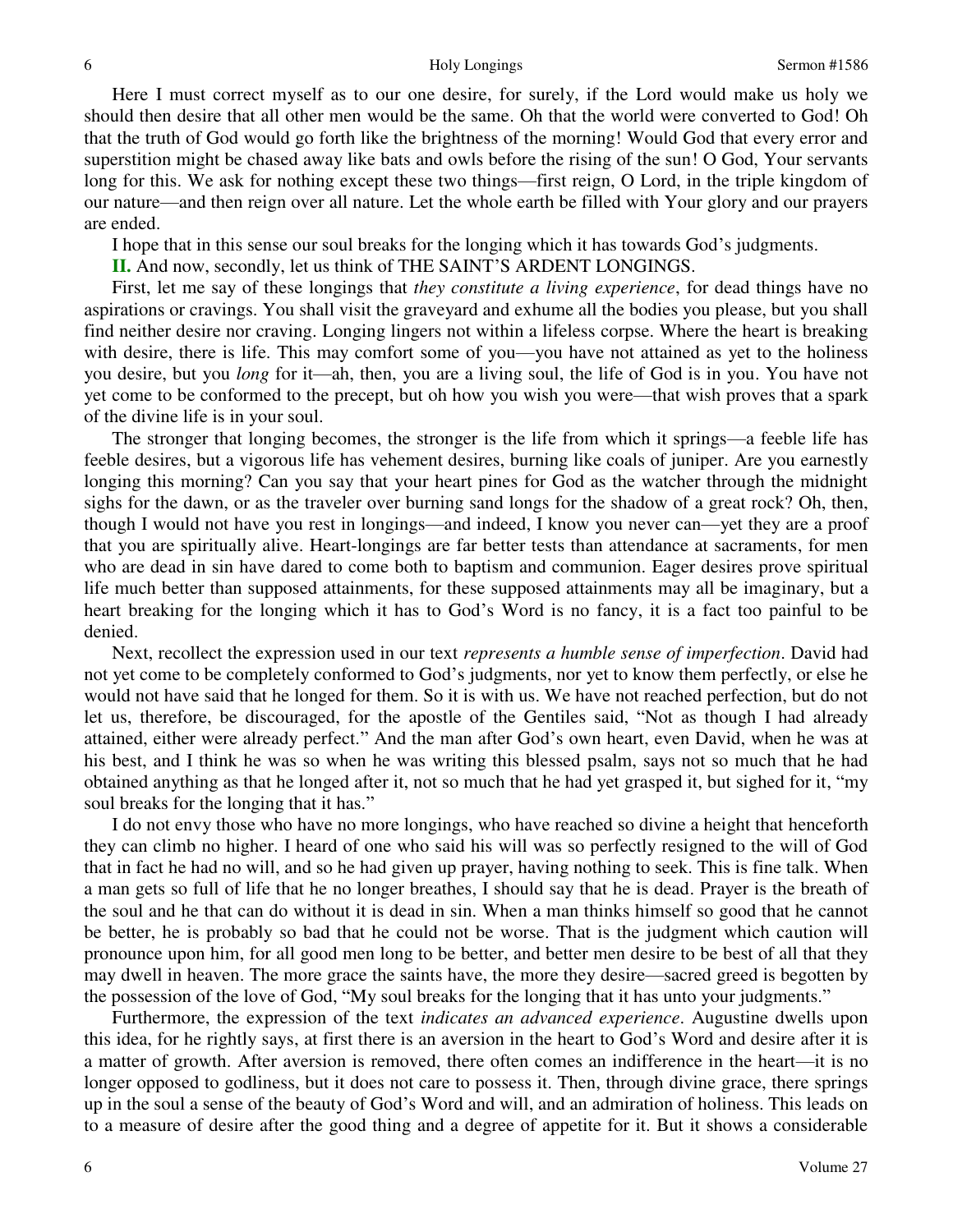growth in grace when we ardently long after it, and a still larger growth when the soul breaks because of these longings. It is a blessed thing when the soul is so stretched with desire that it is ready to snap, or when, like a vessel full of fermenting liquor, the working within threatens to break up the vessel altogether.

 The text represents the agonizing of an earnest soul. Such a state of things shows a considerable advancement in the divine life, but when a believer has those desires "at all times," then is he not far from being a full-grown Christian. "Oh," say you, "he thinks so little of what he has that he is crushed under the burden of desire for more." Yes, and he is the very man who has most of spiritual wealth. Those desires are mysterious entries in the account book of his heart and rightly read they prove his wealth, for in the divine life the more a man desires the more he has already obtained. You may make tallies of your desires and as you reckon by those tallies, they shall tell you to a penny what your spiritual wealth is. The more full a man is of grace, the more he hungers for grace. Strange it is to say so, but the paradox is true—the more he drinks and the more he is satisfied and ceases to thirst in one sense, the more is he devoured with thirst after the living God. It is an advanced experience, then.

 And it is an experience which I cannot quite describe to you except by saying that it is *a bitter sweet* or rather, a sweet bitter, if the adjective is to be stronger than the noun. There is a bitterness about being crushed with desire. It is inevitable that there should be, but the aroma of this bitter herb is inexpressibly sweet, no perfume can excel it. After all, a bruised heart knows more peace and rest than a heart filled with the world's delights. How safe such a soul is.

"Oh," said one, "I cannot go to hell, it is impossible, because I must love Jesus Christ and long after Him. It is not possible for Him to forbid me the privilege of loving Him, and to love Him and long for Him is happiness." Better to feel a heavenly hunger than a worldly fullness. Heartbreak for God is a sweeter thing than content in sinful pleasures. There is an inexpressible sweetness, a dawning of heaven, in longing after God, and yet because you feel you have not yet attained what you desire, there is a bitter mixed with it.

 I think the only thing that honey wants to improve it is just a touch of bitter or acid in it. When you eat much honey it begins to taste bad because it is all sweet, but just a taste of lemon or a dash of quassia might strengthen the taste, and enable it to take in a fresh freight of sweetness. It is surely so with true religious experience. Pangs of strong desire increase our overflowing pleasures, and the longings and hungerings make attainings and enjoyings to be all the more delightful. May the Lord send us more of this lamb with bitter herbs, this mingled experience in which we are "sorrowful, yet always rejoicing."

 Still, those longings after God's Word may *become very wearing to a man's soul*. The sense of our text in the Hebrew is that of attrition or wearing down. Keble reads it—

### *"My soul is worn and wasted quite, Thy laws desiring day and night."*

 They wear out the man when they become so fervent as those confessed in the text. I believe that some of the Lord's holy ones have been worn down to sickness and depression by the passion of their hearts after God—their souls have become like sharp swords which cut through their scabbards, for they have destroyed the body by intense inner desires. At times holy men draw so near to God, and pine so greatly after His glory, that for half a word they would pass the frontier and enter into heaven. They are so fully in accord with God that the shell which shuts in their soul is almost broken, and the newborn spirit is ready for its fullest life and liberty. How blessed to shake off the last fragment of that which holds us back from the freedom of an immortal life in perfect agreement with God. Oh to attain to this!

 One saint cried, "Let me see the face of God," and another answered, "You cannot see God's face and live." To which he replied, "Then let me see my God and die." So do we feel that our soul comes near to dying with her longings after her God. Little would we tremble, even if we knew that the joy of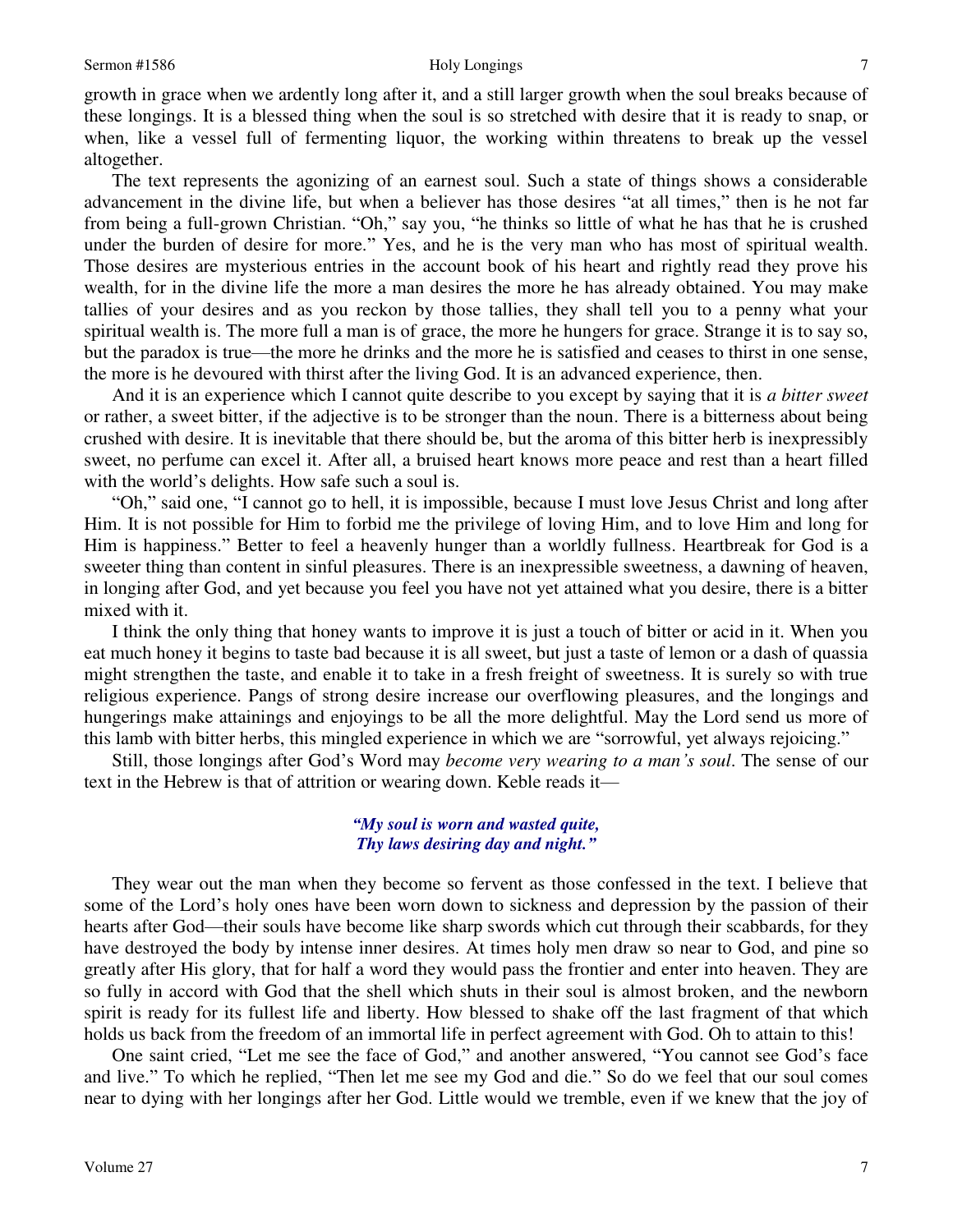realization would be killing, and would pass us over the border into Immanuel's land, where we shall see the King in His beauty.

 But I must not linger, though there is much to tempt me to speak on. Are you searching yourselves, brethren, to see whether you have such longings? If so, do you have them, "at all times"? We are not to long for God's Word and will by fits and starts—we are not to have desires awakened by novelty or by excitement. Nor are we to long for divine things because for a while temporal things fail us, and we are sick and sorry and weary of the world—and so in disgust turn to God.

 Brethren, I trust you long after God when all is bright in providence, and that you love His Word when all is pleasant in family affairs. It is well to desire the Lord's will when He is permitting you to have your own will as well as when He is thwarting you. God is to always be our delight. He is our defense in war, but He is also our joy in peace. Do not use Him as sailors use those harbors of refuge for which they are not bound, into which they only run into in time of storm, but if it is fair they stand far out to sea. The Lord's will is to be the path of our feet and the element of our life. This it is to be a true child of God, *always* have a yearning soul towards God's commandments—to be eager after His Word "at all times." May the Holy Spirit keep us ever hungering and thirsting after God and His truth.

**III.** And now I am going to close with a few cheering reflections.

 I think this morning some heart has been saying, "There are comforting thoughts for me in all this. I am a poor thing, I have not grown much, I have not done much. I wish I had, but I do have strong longings. I am very dissatisfied and I am almost ready to die with desire after Christ." My dear soul, listen—let this encourage you. First, *God is at work in your soul*. Never did a longing after God's judgments grow up in the soul of itself. Weeds come up of themselves, but the rarer kind of plants I warrant you will never be found where there has been no sowing. And this flower, called love-liesbleeding—this plant of intense eagerness after God—never sprang up in the human breast of itself. God has placed it there.

 Friend, there was a time when you had no such longings. Ah, and if you were left to yourself, you would never have such longings again. You would decline till you became as content with the world as others are. You know you would. Come, then, beloved, God is at work in your soul—let this comfort you. The great Potter has you upon the wheel—He has not cast you away as worthless—His work may pain you, but it is honorable and glorious. Your heart may swell with unutterable longings and it may be torn by throes of desire, but life thus proves its presence and reaches forth to something yet beyond. These pains of desire are the Lord's doings and they should be perceived with gratitude.

*The result of God's work is very precious*. Come, though it be only a gracious desire, thank God for it. Though you can get no further than holy longing, be grateful for that longing. I would have you strive for the highest gifts, but I would not have you despise what God has already given you. I have known times when I thought myself in a very strange case and I judged ill of myself, and yet a month or two afterwards I have looked back upon that condition which I condemned and I have wished that I could return to it.

 Has it not been so with you? You have been racked with sighs, groans, cravings, and other forms of unrest, and you have said, "O God, deliver me from this sore travail." But when, within a week, you have had to lament insensibility and lukewarmness, you have cried, "Lord, put me back into my state of desire! Lord, set me hungering and thirsting again, a fierce appetite is better than this deadness."

 Oh, you that are longing, be thankful that you do long, for you have a rich promise to cheer you, since it is written, "He will fulfill the desire of them that fear him." The more wretched and unhappy you are under a sense of sin, the more grateful you ought to be for tenderness of heart. And the more you are longing to lay on Christ and to become like Christ, the more you should thank God that He has wrought this selfsame thing in you. How sweet is that word, "Lord, You have heard the desire of the humble: You will prepare their heart, You will cause Your ear to hear."

 Listen, once again—not only is the desire precious, but *it is leading on to something more precious*. Hear you that which is written, "The desire of the righteous shall be granted."